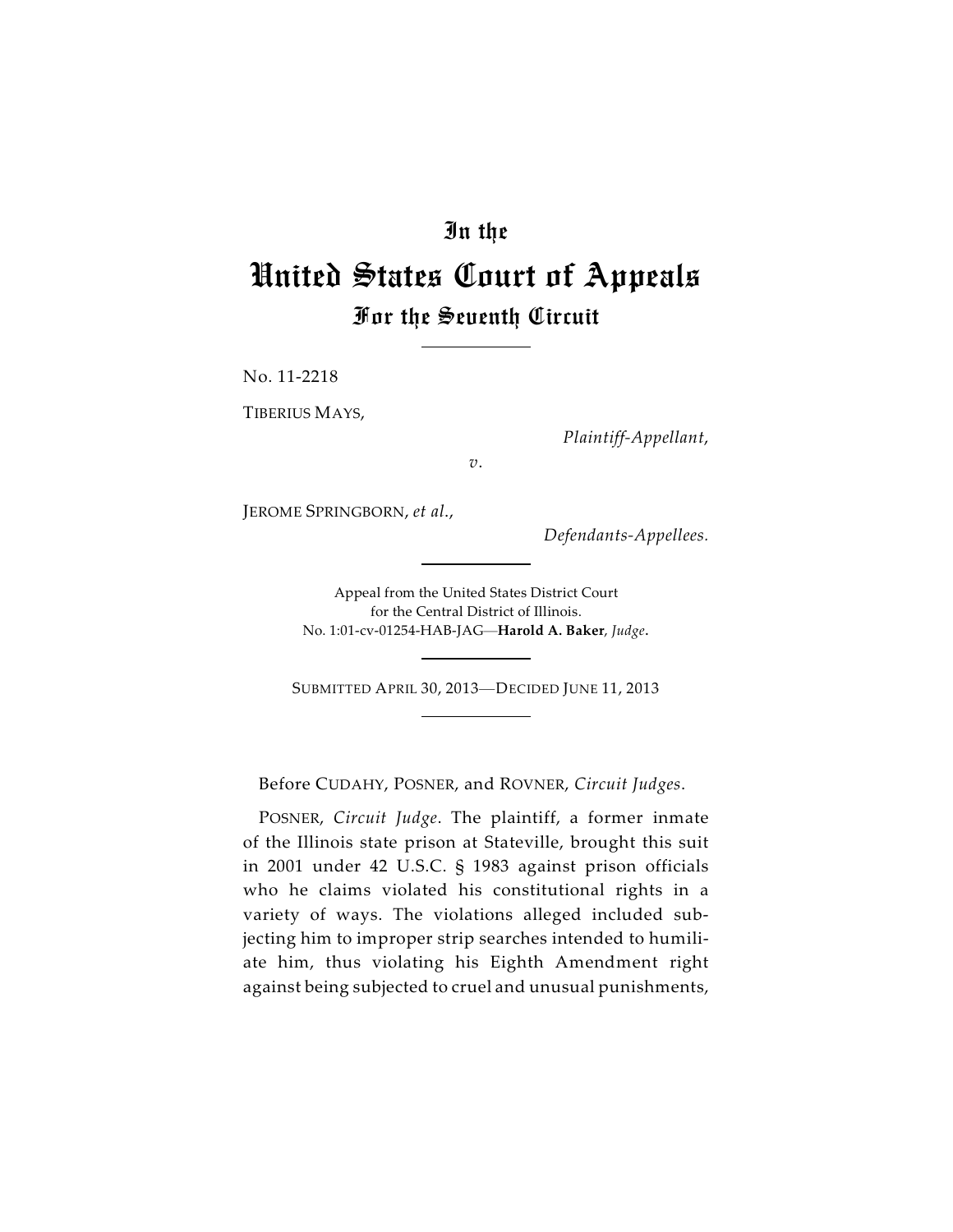see *Calhoun v. DeTella*, 319 F.3d 936, 939 (7th Cir. 2003), and subjecting him to an especially protracted, gratuitous, and humiliating strip search in retaliation for his having filed grievances complaining about the earlier searches, thus violating his First Amendment right to petition government for the redress of grievances. *Dobbey v. Illinois Department of Corrections*, 574 F.3d 443, 446-47 (7th Cir. 2009). The district court granted judgment as a matter of law in favor of the defendants. We reversed and remanded. *Mays v. Springborn*, 575 F.3d 643 (7th Cir. 2009) (per curiam).

The case went to trial and the jury returned a verdict in favor of the defendants. The plaintiff again appeals, this time complaining about the jury instructions and about special interrogatories that the judge submitted to the jury. Because the plaintiff's lawyer failed to object to the instructions and interrogatories, we can reverse only if we find a "plain" error, meaning an error at once indisputable and likely to have influenced the outcome. *United States v. Olano*, 507 U.S. 725, 734-35 (1993); *Lewis v. City of Chicago Police Dep't*, 590 F.3d 427, 434 (7th Cir.  $2009$ ); Fed. R. Civ. P.  $51(d)(2)$ . The state says in its brief that even if the judge "plainly erred . . . any such error does not entitle [the plaintiff] to a new trial because [he] agreed with the instruction and has not shown that the outcome probably would have been different if the jury had been properly instructed." That is equating "plain error" to "clear error"—a usage that can lead to confusion because it suggests that not all "plain errors" allow plain error review (that is, allow reversal even if the error was not objected to in the trial court). To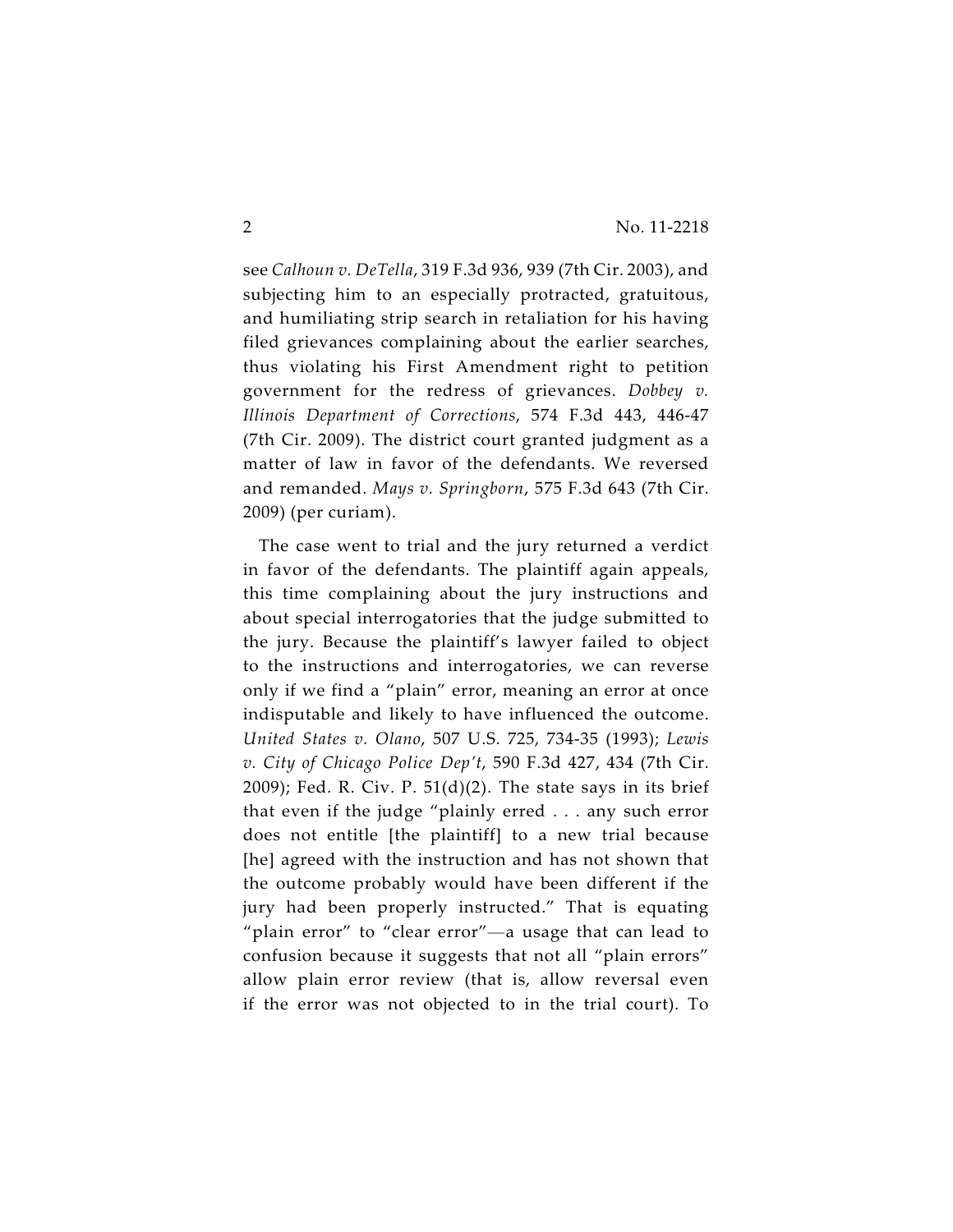align the phrase "plain error" with the *doctrine* of plain error requires defining "plain error" to mean a clear error that is prejudicial, which is the usage found in cases such as *United States v. Paladino,* 401 F.3d 471, 481-82 (7th Cir. 2005), and *United States v. Driver,* 242 F.3d 767, 770 (7th Cir. 2001).

The state denies that any clear errors had a prejudicial effect in this case, arguing that the jury probably would have found for the defendants even under a proper instruction because they "testified that they were not aware of [the plaintiff's] grievances about the strip search procedures." But this assumes that the jury would have believed the defendants' testimony, which was contrary to that of the plaintiff and the other prisoners who testified. The jury may, for all we know, have believed the prisoners' testimony yet ruled in favor of the defendants because of the judge's errors—to which we now turn.

With respect to the Eighth Amendment issues, the judge submitted to the jury a special interrogatory that asked it to state regarding each defendant whether he did or did not "have a valid penologic reason for the group search conducted [in a specified month or on a specified date]." The interrogatory was misleading. There may have been a valid penological reason for the search, yet it may not have been the reason or a reason; the reason may have been to humiliate the plaintiff. And as explained in our previous opinion yet unaccountably overlooked by the district judge, even if there was a valid penological reason "the manner in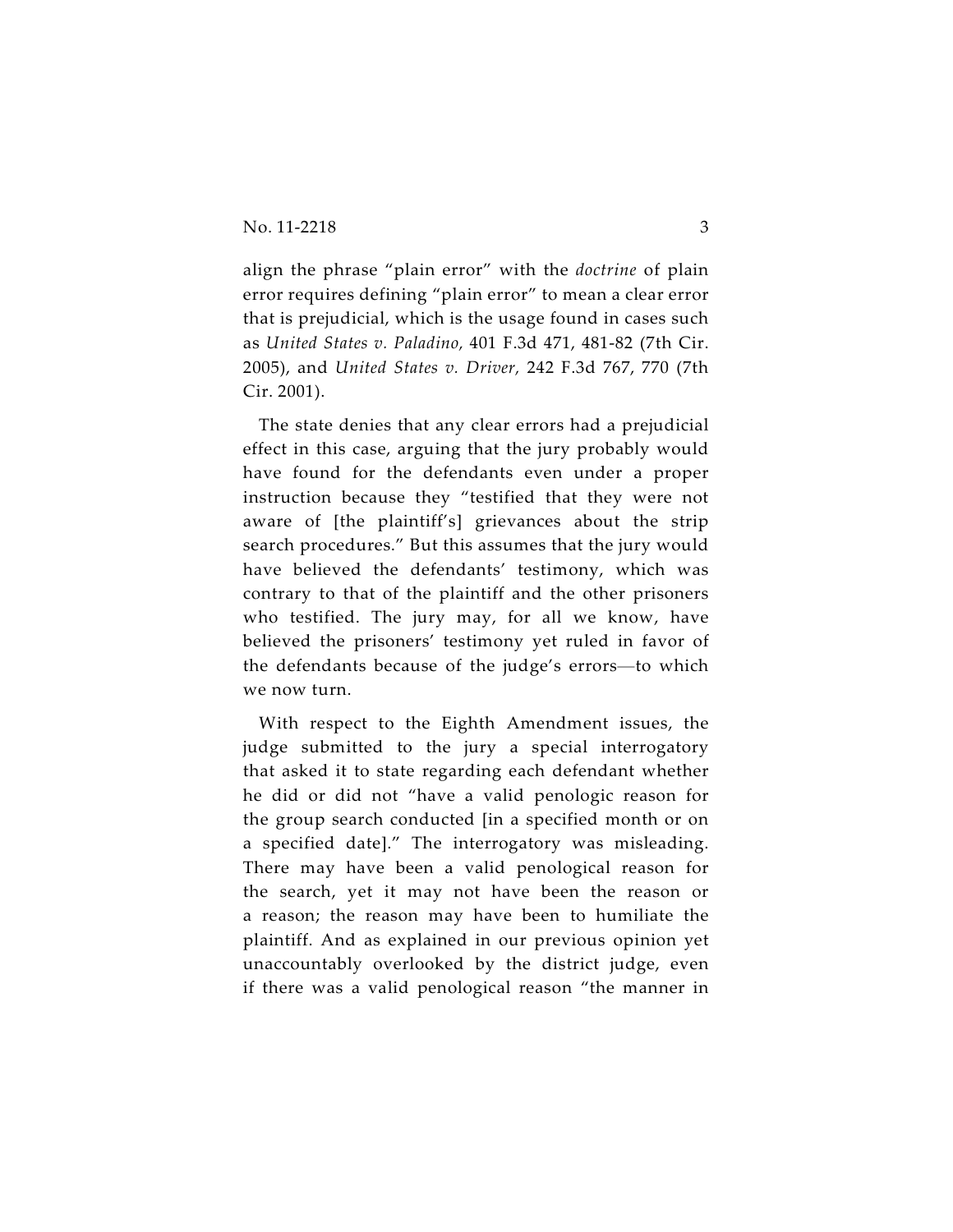which the searches were conducted must itself pass constitutional muster." *Mays v. Springborn*, *supra*, 575 F.3d at 649. The plaintiff's evidence was that the searches were group searches that gratuitously exposed to other prisoners the nudity of each prisoner being searched and that the guards conducted the searches wearing dirty gloves in a freezing basement and uttering demeaning comments to the prisoners being searched, for example comments about their private parts.

While acknowledging backhandedly that the judge had erred in instructing the jury that "in order to prevail on his claim of retaliation, the plaintiff must prove that the grievances filed by the plaintiff were the sole cause of the particular strip search" that he contends was retaliatory, the state argues that it is not enough for him to prove that his filing of grievances was a "motivating factor" in the defendants' deciding to retaliate. Citing *Gross v. FBL Financial Services, Inc*., 557 U.S. 167 (2009), the state argues that the plaintiff had the further burden of proving that the search he claims was retaliatory would not have been conducted had it not been for his grieving the previous searches. In so arguing the state ignores (failing even to cite) our opinion in *Greene v. Doruff*, 660 F.3d 975, 977 (7th Cir. 2011), in which we held, distinguishing both *Gross* and *Fairley v. Andrews*, 578 F.3d 518, 525-26 (7th Cir. 2009)—a decision, applying *Gross*, on which the state in this case heavily relies—that the rule of *Gross* and *Fairley* is inapplicable to First Amendment cases. They remain controlled by *Mt. Healthy Board of Education v. Doyle*, 429 U.S. 274 (1977), under which "the burden of proof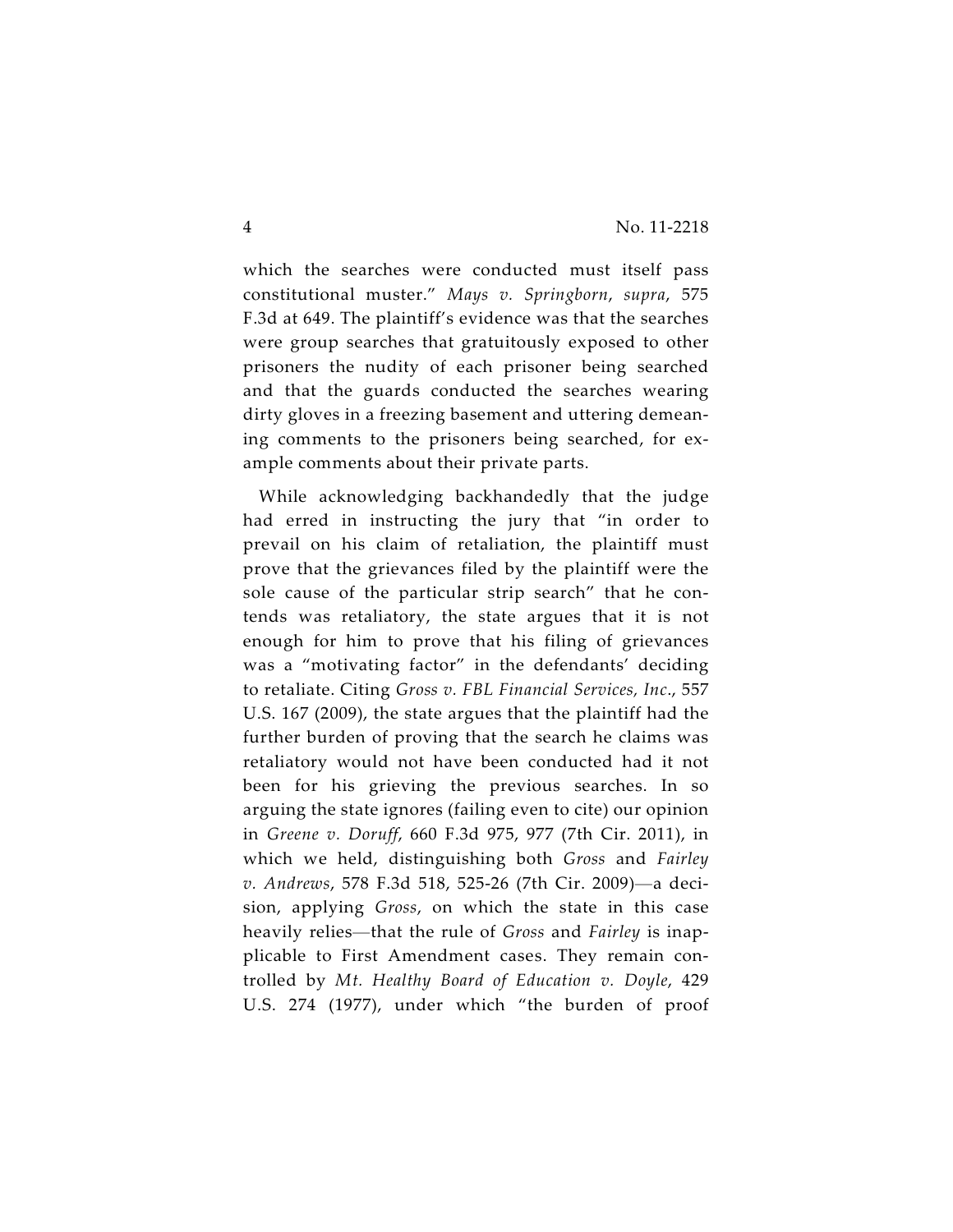relating to causation is divided between the parties in First Amendment tort cases. To make a prima facie showing of causation the plaintiff must show only that the defendant's conduct was a sufficient condition of the plaintiff's injury [that is, sufficient to cause it]. The defendant can rebut, but only by showing that his conduct was not a necessary condition of the harm—the harm would have occurred anyway." *Greene v. Doruff*, *supra*, 660 F.3d at 980; see also *Spiegla v. Hull*, 371 F.3d 928, 941-43 (7th Cir. 2004).

In instructing the jury, the judge put the burden of proof regarding causation on the wrong party, as is plain from our decision in *Greene*, by requiring the plaintiff to negate the possibility that the retaliatory strip search would have occurred even if there had been no retaliatory motive. We have trouble understanding how the state's lawyers could have overlooked *Greene*—a decision squarely on point that has been cited in 54 judicial opinions, a decision that a check of citations to *Fairley* (which as we said the state relied on heavily in this case) in Westlaw's "citing references" program would have revealed, and a decision that the plaintiff cited multiple times in his opening brief—and that the state still ignored. This was ostrich conduct.

The jury should have been instructed that the plaintiff had the burden of proving that retaliation was a motivating factor in the strip search, but that, even if he proved this, the defendants could still prevail if they persuaded the jury that it was more likely than not that the strip search would have taken place even if there had been no retaliatory motive. The failure to give